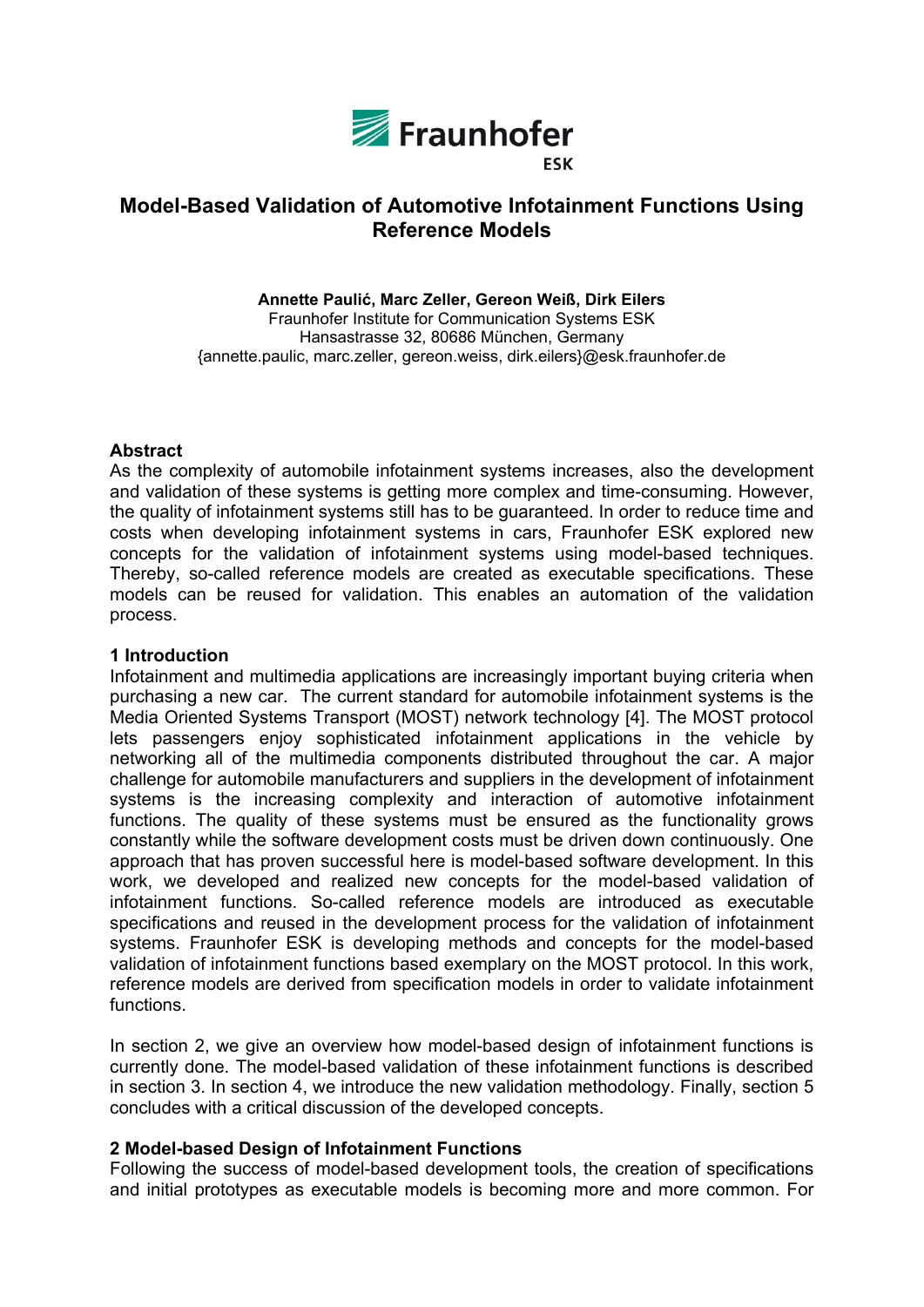this purpose, models for numerous infotainment applications – so-called MOST function blocks – are being developed with UML-based [7] CASE tools like Rational Rhapsody [3] by IBM. Existing frameworks like MODENA [2], for instance, can be used to connect UML models to the physical MOST network bus. Thereby, it is possible to test communication interfaces of infotainment functions based purely on such models [1]. The sequences defined in the MOST protocol specification [6] (such as Figure 1) are the basis for creating the so-called *specification models*, which are executable models of the MOST function blocks.



Figure 1 Example of a specified sequence for a successful startup of an Auxiliary Input [6]

Specification models depict the functional specification of an application to be implemented in series production. For instance, Figure 2 displays an exemplary specification model of the Auxiliary Input function block [5] created with Rational Rhapsody. Prototypes modeled in this fashion are utilized to test the infotainment functions in real future environments and as result possess a high degree of maturity. In addition, specification models can be employed to generate production code for infotainment ECUs in the automobile. In order to test adherence to the specification, the behavior of the specification model has to be compared with the behavior of the implemented MOST function block.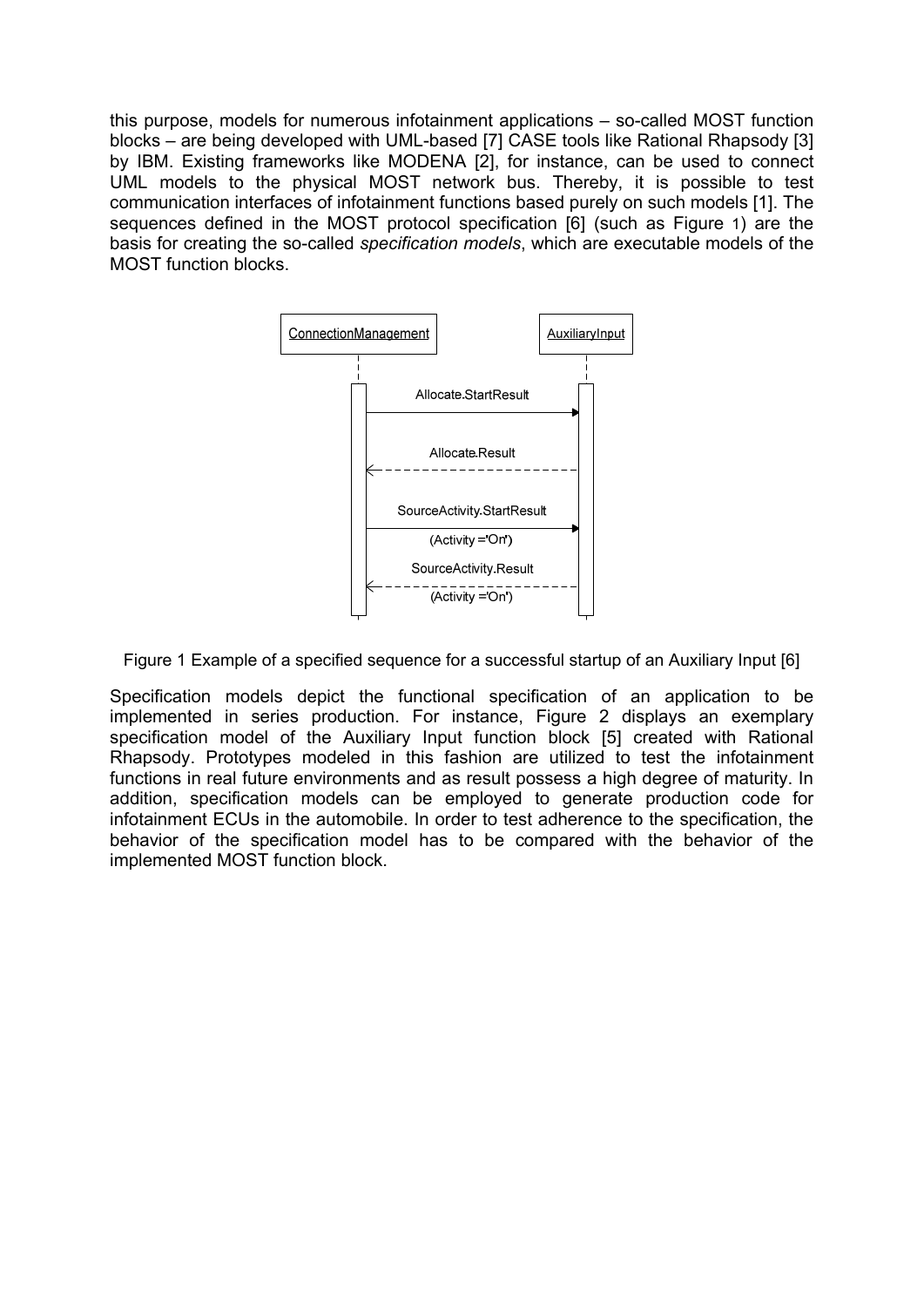

Figure 2 Example of the specification model for the Auxiliary Input Function Block [5]

#### **3 Model-based Validation of Infotainment Functions**

The objective of the validation is to identify deviations from the specified communication behavior. For doing so, the accuracy of the message sequences at the MOST interface is tested. To determine if there is a deviation from the defined behavior, a nominal/actual analysis is carried out to compare the MOST messages sent from the implemented function block with the message sequences in the specification. Existing models for the MOST function blocks are reused to validate an implemented function for minimizing the effort of the model-based validation in the design process. Therefore, a so-called *validation model* generated from the existing specification model provides the defined MOST sequences (target messages). In Figure 3 the transformation from a specification model to a validation model for the sequence specified in Figure 1 is illustrated. During this transformation new states are added to the validation model. So-called 'OutOfSync' states are used to synchronize the model with the implemented MOST function block. If a deviation of the specified behavior is detected, the currently active state of the model does not match the actual state of the implemented MOST function block. In order to resynchronize the model with the function block the 'OutOfSync' state is activated. With the next message that can be assigned to a transition the correct state can be activated. 'Validation states' (highlighted in grey in Figure 3) are needed, in order to check both the messages received and sent by the regarded function block.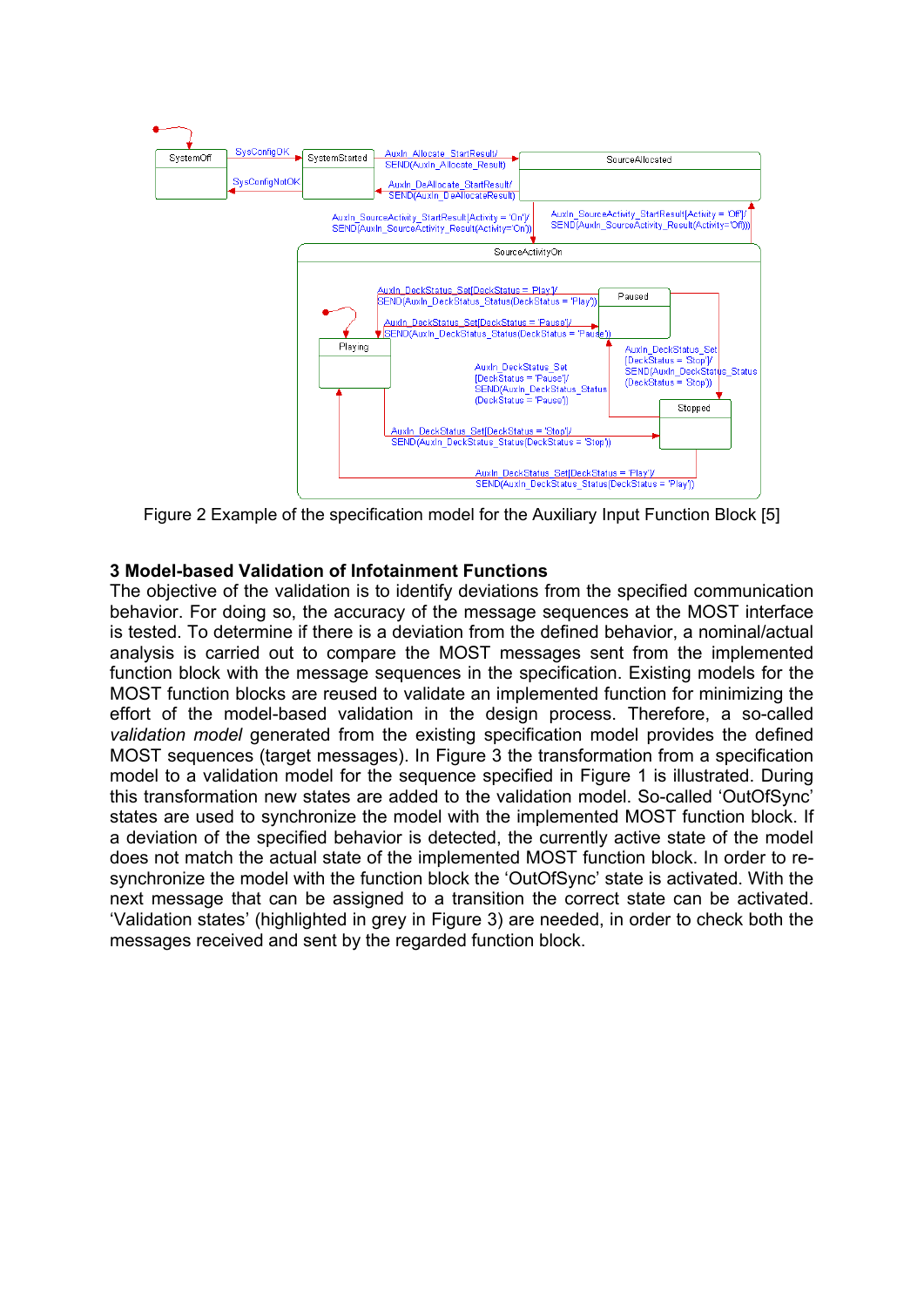

Figure 3 Validation model of the AuxiliaryInput Function Block [5]

By using this model transformation, the existing information in the specification model is preserved and utilized for the validation. The actual messages are compared to the messages sent from the implemented infotainment function (target messages). This new method permits the validation of previously-captured MOST message traces and implemented functions while the automated tests are being carried out.

# **4 New Validation Methodology**

The model-based validation methodology developed by Fraunhofer ESK lets developers check the implemented infotainment functions against the corresponding specification and reliably detect deviations at the MOST interface. The required validation models can be produced in an automated fashion. The foundation of this new method is the function definitions and the existing specification model for the MOST function block. By reusing the specification model for validity checks, the effort required to develop specific validation models for automobile manufacturers and suppliers is eliminated. This approach also automates the validation of infotainment functions, which accelerates the design process. Through this also the quality of software for automobile infotainment systems can be improved. The concept for the automated generation of validation models also led to new guidelines for improved development of specification models for infotainment functions. The final result of this work is the creation of a new method for specifying and validating the communication behavior of ECUs.

# **5 Discussions**

The concepts for the model-based validation of infotainment functions in the automobile illustrate how model-based methods can be employed across the various phases of development. The information from existing models can be reused for various tasks such as code generation, validation or testing. The conversion of the models for these specific tasks is automated. However, the validation models can only be used to validate the control flow of a MOST function block so far. In order to be able to include data flow in the validation additional work is in progress. When generating a validation model from a specification model, some modeling guidelines for creating the specification model have to be followed. Nevertheless, certain elements of the generated validation model cannot be presented graphically by tool constraints. But as the generated validation model does not have to be adapted manually, that does not pose a problem. Thus, the introduced methodology is a promising approach for an improved validation of automotive infotainment functions.